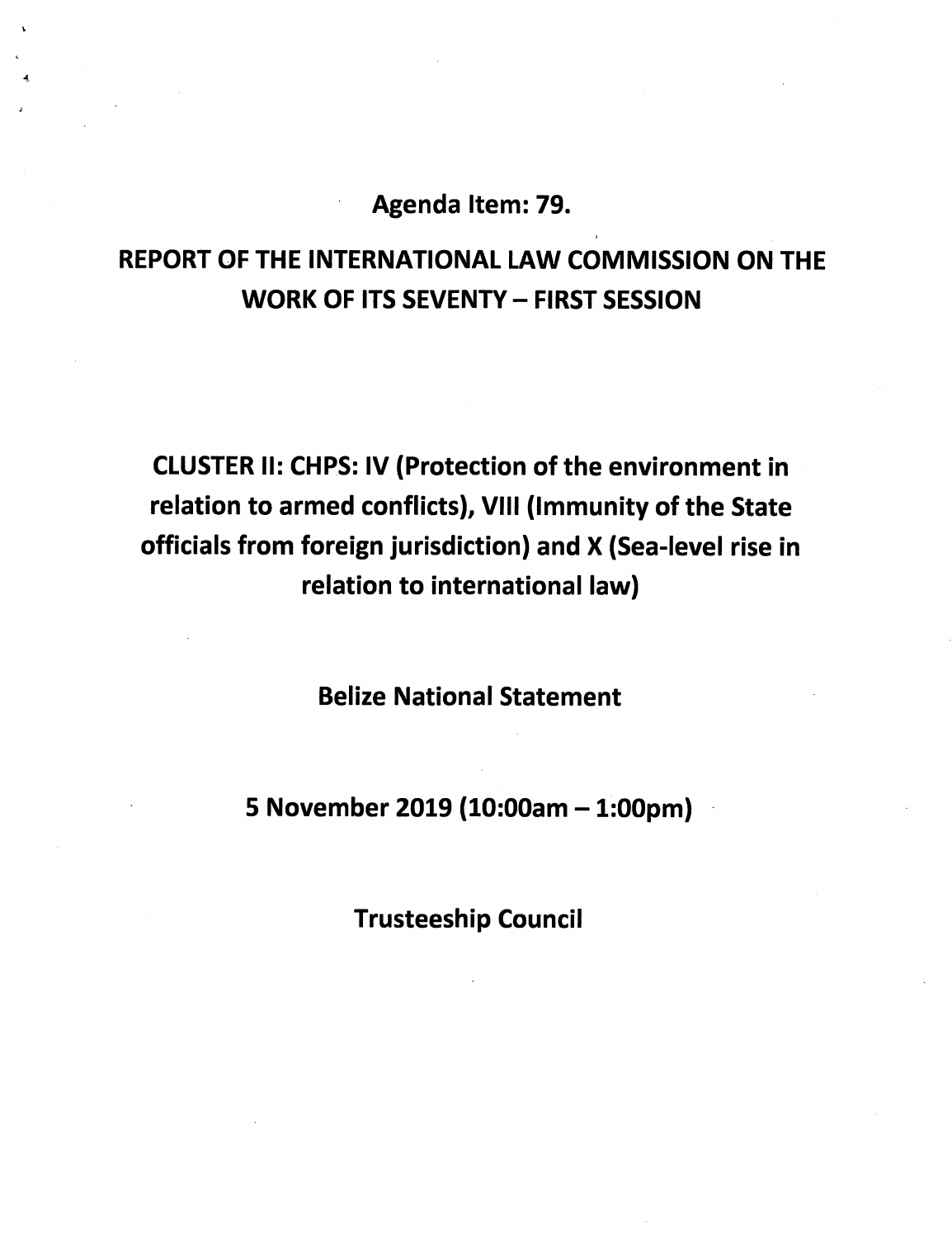- 1. Mr. Chair, Belize would like to thank the International Law Commission for submission of its Report on the work of the  $71<sup>st</sup>$  session to the General Assembly. In particular, Belize welcomes the ILC's decision to establish a Study Group to examine the legal implications of sea-level rise, a topic of critical importance to our State.
- 2. Sea-level rise is a global concern, but its effects are felt most strongly in small island developing States and low lying coastal states like Belize. Our largest city sits at sea level, and our coastline is fringed with over 1000 low-lying islands and cayes. Over the next century, rising sea levels could inundate significant portions of our land, leaving vital infrastructure like airports and roads heavily impacted.
- 3. In its recent Special Reports on 1.5 C, and on the Oceans and the Cryosphere, the IPCC projects that the impacts of sea level rise will only worsen if we collectively fail to limit warming to 1.5 degrees. But we know that emissions are not being reduced fast enough to meet this target. Current projections place us on track

 $\overline{(\overline{)}\ \overline{)}$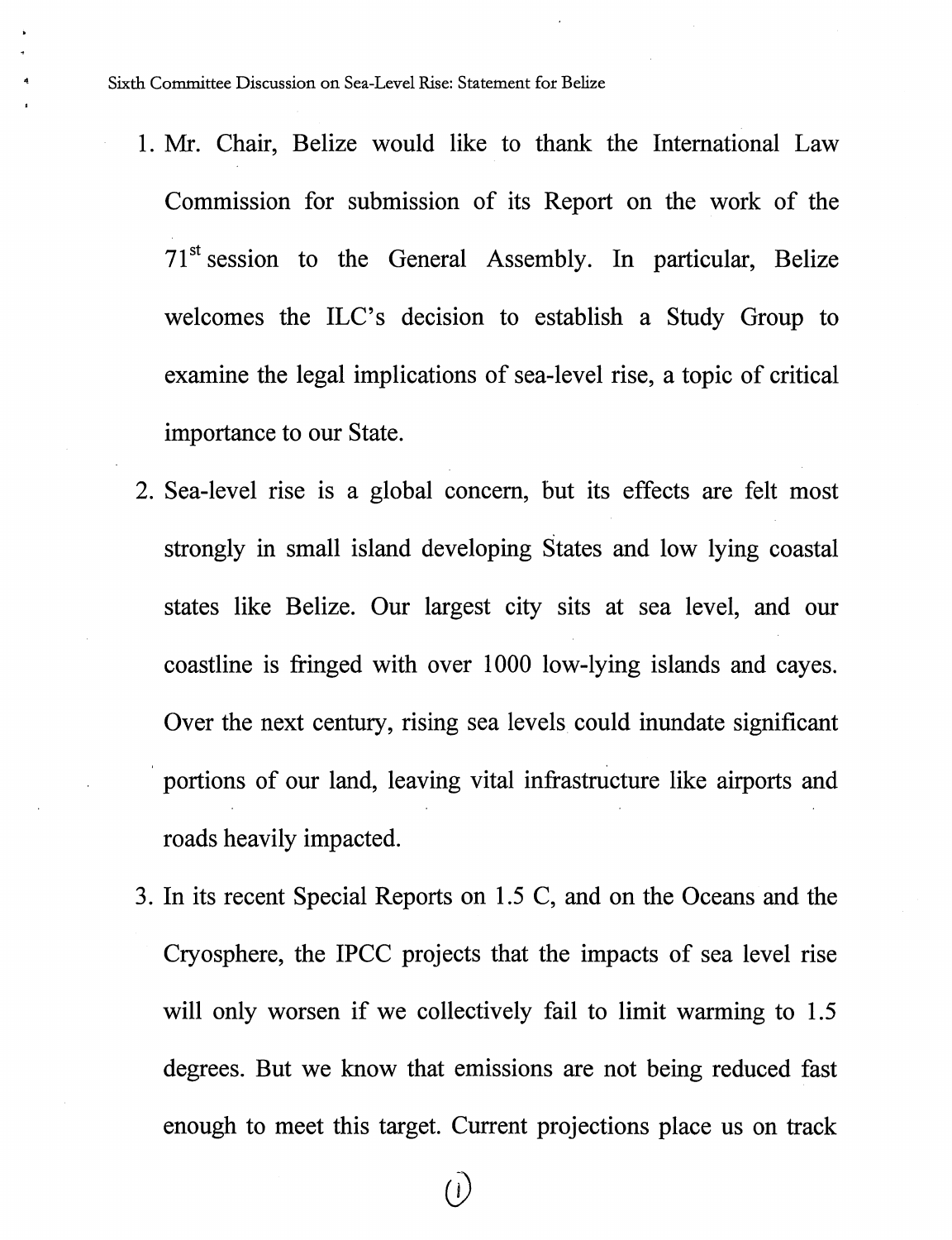for at least 3 degrees of warming, which could lead to over 1 meter of sea-level rise by 2100.

- 4. With this future on the horizon, the impacts of climate change can no longer be treated as hypothetical. Rising seas may affect SIDS most acutely, but these effects will soon be felt by all States. It is time for international law to respond to this issue.
- 5. As it embarks upon its work on sea-level rise, the ILC must consider the perspectives of small island developing States. Belize, like other SIDS, is deeply reliant on the ocean. Our fishing, tourism, and transportation industries make heavy use of the maritime zones allocated to us under UNCLOS. As such, our economies depend on stable baselines from which these maritime zones are measured. If sea-level rise shifts our baselines inland, our maritime entitlements will be eroded.
- 6. As human-caused climate change is responsible for current sealevel rise, and as SIDS have contributed virtually nothing to this climate crisis, these consequences are manifestly unjust.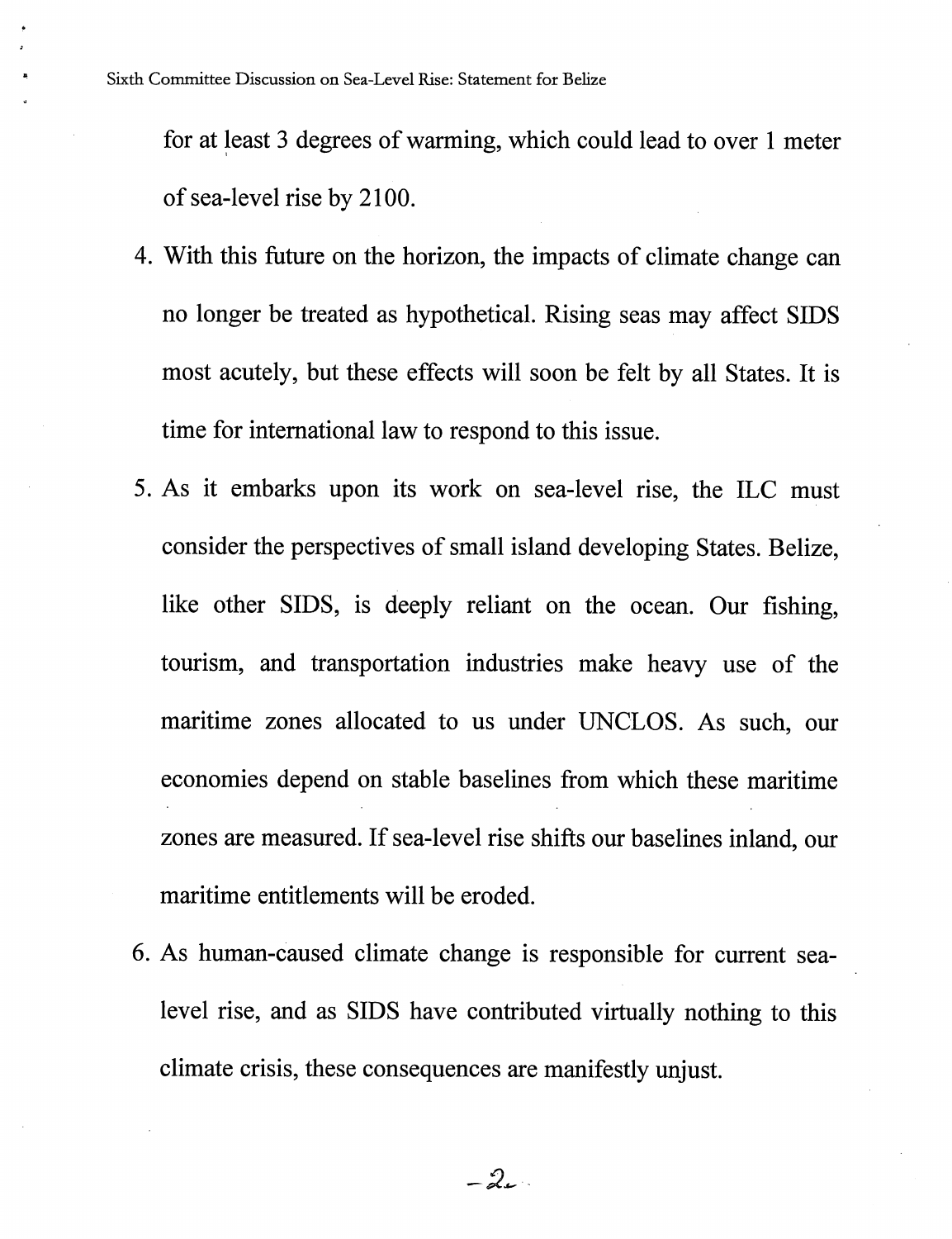Sixth Committee Discussion on Sea-Level Rise: Statement for Belize

- 7. With this in mind, Belize calls upon the ILC to reflect on two key truths during its sea-level rise discussions.
- 8. First, moving towards fixed baselines is consistent with existing international law. In accordance with the language of UNCLOS Article 5, a number of SIDS have defined their baselines as those "marked on large-scale charts officially recognized by the coastal State." Belize itself continues to recognize the relevance of official maritime charts in determining the exact placement of our baselines.
- 9. If official maritime charts, and not the actual low-water line, can serve as conclusive evidence of baselines, then legal baselines will shift only when their positions are updated on these charts. This practice gives coastal States greater agency in maintaining their maritime entitlements. Fixed baselines are the next step down the path that state practice has already begun to walk.
- 10. Second, while state practice may be moving in a productive direction, relying on current practice and existing international law alone will be insufficient to respond to this growing problem.

- 3--